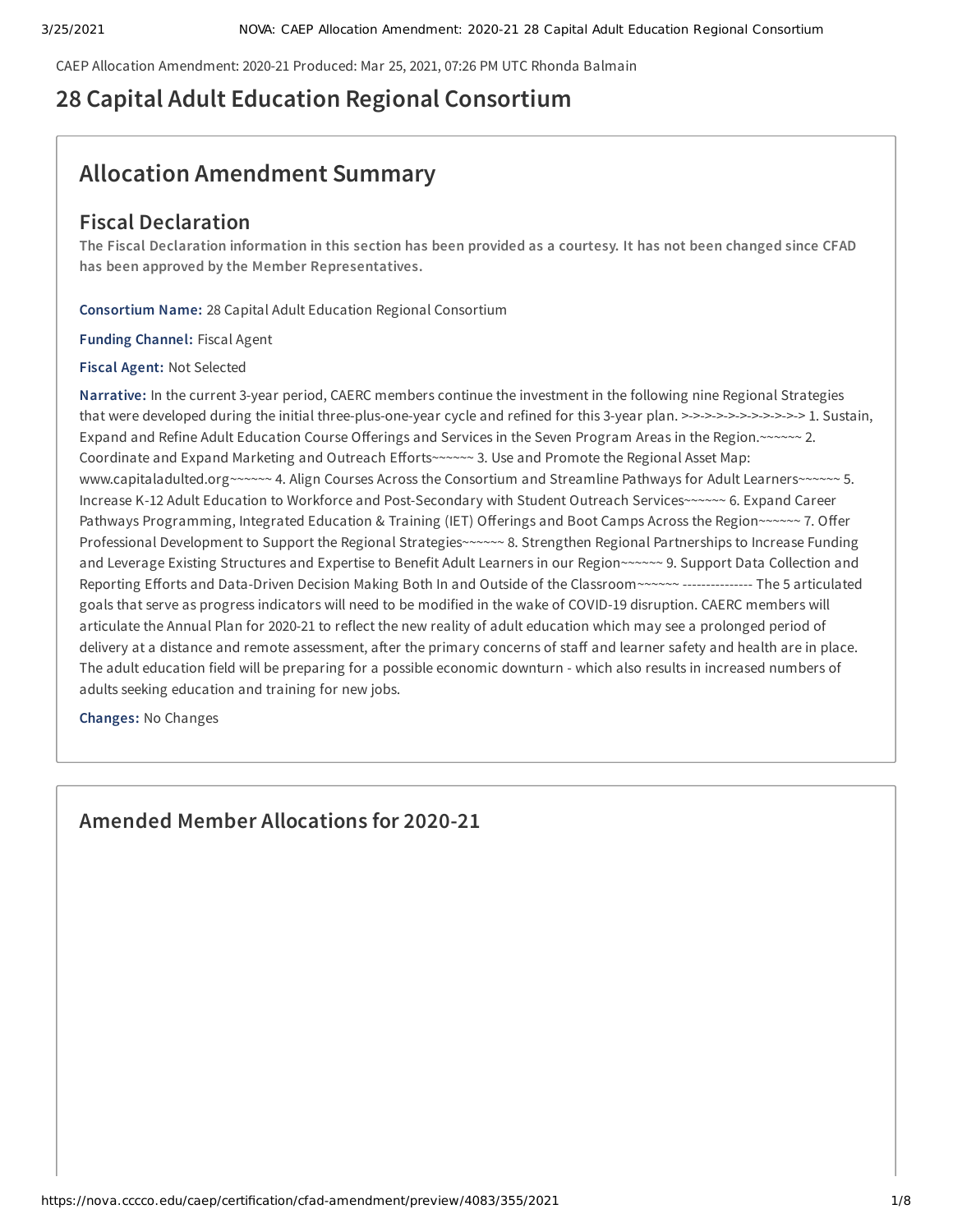| <b>Member Agency</b>               | <b>Amended Allocation</b> | <b>Adjustment Made</b> |
|------------------------------------|---------------------------|------------------------|
| <b>Amador County Unified</b>       | \$679,923                 |                        |
| <b>Center Joint Unified</b>        | \$276,959                 | \$3,430                |
| <b>Davis Joint Unified</b>         | \$370,669                 |                        |
| El Dorado Co. Office of Education  | \$285,624                 | \$3,038                |
| <b>Elk Grove Unified</b>           | \$2,023,471               |                        |
| <b>Folsom-Cordova Unified</b>      | \$737,858                 |                        |
| <b>Galt Joint Union High</b>       | \$367,825                 |                        |
| <b>Los Rios CCD</b>                | \$0                       |                        |
| <b>Natomas Unified</b>             | \$314,389                 |                        |
| <b>Sacramento City Unified</b>     | \$1,448,703               | \$35,957               |
| Sacramento Co. Office of Education | \$563,493                 |                        |
| <b>San Juan Unified</b>            | \$1,663,611               |                        |
| <b>Twin Rivers Unified</b>         | \$2,900,255               |                        |
| <b>Washington Unified</b>          | \$353,993                 | $-542,425$             |
| <b>Total Allocated to Members</b>  | \$11,986,773              |                        |
| <b>Total CAEP Funds</b>            | \$11,986,773              |                        |
| Total Remaining (Must be \$0)      | \$0                       |                        |

# **Member Agencies**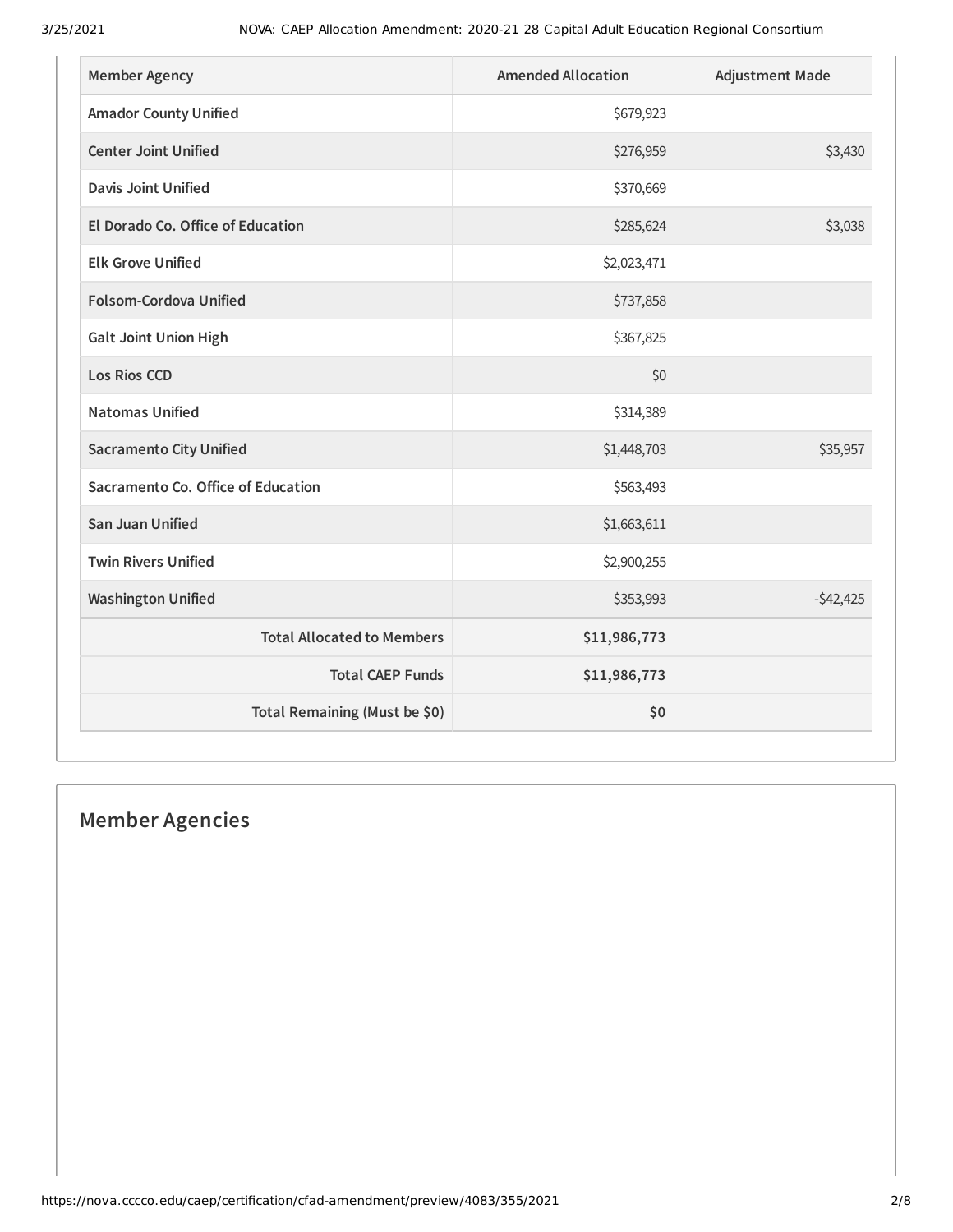| <b>Member Agency</b>                  | <b>Member Type</b>               | Contact               | Phone                     |
|---------------------------------------|----------------------------------|-----------------------|---------------------------|
| <b>Amador County Unified</b>          | Unified School District          | <b>Butch Wagner</b>   | $(209)$ 257-5100          |
| <b>Center Joint Unified</b>           | Unified School District          | David French          | $(916)$ 338-6440          |
| <b>Davis Joint Unified</b>            | Unified School District          | <b>Grace Sauser</b>   | (530) 757-5380            |
| El Dorado Co. Office of<br>Education  | County Office of Education (COE) | Gary Sutherland       | $(530)$ 457-7046          |
| <b>Elk Grove Unified</b>              | Unified School District          | Karen Malkiewicz      | (916) 686-7717            |
| Folsom-Cordova Unified                | Unified School District          | Rhonda Balmain        | $(916)$ 294-9106          |
| <b>Galt Joint Union High</b>          | High School District             | Lisa Pettis           | (209) 745-3081            |
| <b>Natomas Unified</b>                | Unified School District          | David Rodriguez       | $(916)$ 926-8833          |
| <b>Sacramento City Unified</b>        | Unified School District          | Dr. Sue Lytle Gilmore | (916) 277-6533            |
| Sacramento Co. Office of<br>Education | County Office of Education (COE) | Renee Collins         |                           |
| San Juan Unified                      | Unified School District          | <b>Brett Wolfe</b>    | (916) 971-7163            |
| <b>Twin Rivers Unified</b>            | Unified School District          | Tanya Praest          | (916) 566-2785 ext: 25141 |
| <b>Washington Unified</b>             | Unified School District          | Stephanie Groat       | (916) 375-7600 ext: 1048  |
| Los Rios CCD                          | <b>District</b>                  | Dr. Jamey Nye         | $(916) 568 - 3031$        |

# **Certification & Assurances**

By clicking "Approve" on the approval cards below, you are certifying the CFAD as well as confirming that you and ALL consortium members agree to the Assurances listed below.

## **Assurances**

 $\bullet$ 

## **Membership & Decision-Making**

- I certify that any community college district, school district, or county office of education, or any joint powers authority consisting of community college districts, school districts, county offices of education, or a combination of these, located within the boundaries of the adult education region shall be permitted to join the consortium as a member (EC 84905 (a) (b). (See Membership Box above).
- I certify that only members as described above (and in EC 84905) are allowed to join my consortium as members and participate in decision making and approvals whether in a public meeting, or via the NOVA planning, budgeting & expense reporting system.
- I certify that as a condition of joining a consortium, as a member, I shall commit to reporting any funds (as described in EC 84916) available to that member for the purposes of education and workforce services for adults and the uses of those funds through the annual Program Area exercise in NOVA for reporting leveraged funds, and instructional hours.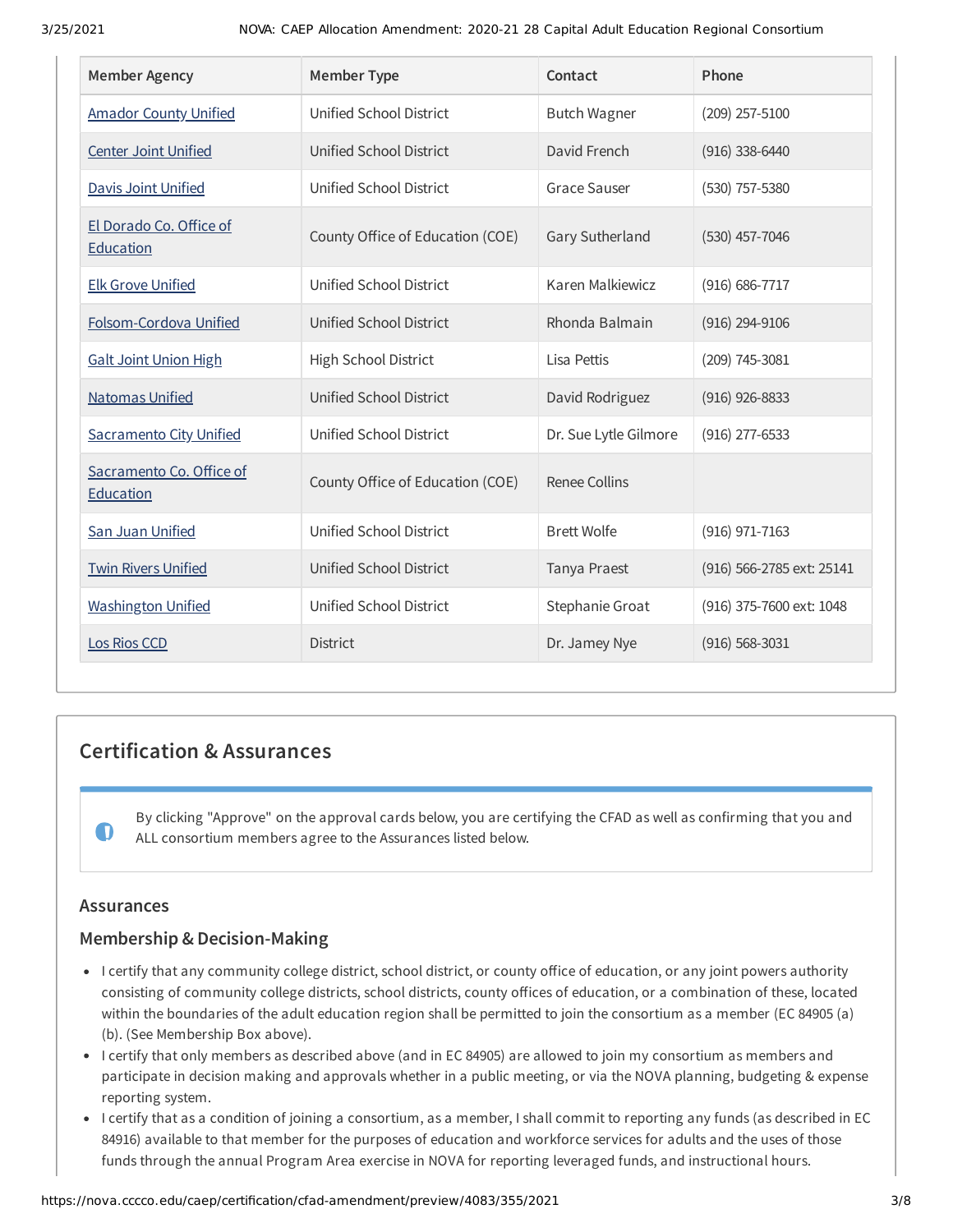- I certify that as a member of the consortium my district shall be represented only by an official designated by the governing board of the member (EC 84905 (c)).
- I certify that as a member of the consortium, I shall participate in any decision made by the consortium (EC 84905 (d)(1) (A)).
- I certify that all decision made by the consortium and its members is final (EC 84905 (d)(1)(F)).
- I certify that I will adhere to the consortium rules and procedures and, as agreed upon by the consortium members, to any additional by-laws, charters, etc.

# **Public Meetings**

- I certify that a proposed decision is considered at an open, properly noticed public meeting of the consortium at which members of the public may comment (EC 84905  $(d)(1)(B)$ ).
- I certify that the consortium has provided the public with adequate notice of a proposed decision and considered any comments submitted by members of the public, and any comments submitted by members of the public have been distributed publicly (EC 84905  $(d)(1)(C)$ ).
- I certify that the consortium has requested comments regarding a proposed decision from other entities located in the adult education region that provide education and workforce services for adults (EC 84905 (d)(1)(D)(i)).
- I certify that the consortium has requested comments regarding a proposed decision from other entities located in the adult education region that provide education and workforce services for adults (EC 84905 (d)(1)(D)(i)).
- I certify that the consortium has considered input provided by pupils, teachers employed by local educational agencies, community college faculty, principals, administrators, classified staff, and the local bargaining units of the school districts and community college districts before it makes a decision (EC 84905  $(d)(1)(E)$ ).
- I certify that in addition to the meeting requirements listed in EC 84905, and as agreed upon by the consortium members, that I will follow the public meeting requirements listed in the Ralph M. Brown Act as the Brown Act applies to the governing body of any "local body created by state or federal statute." (Ed. Code, section 54952.)

# **Reporting Requirements**

- I certify that I will participate in completing and updating any consortium long range and/or short range planning efforts and/or budget work plans (EC 84906, 84914(a)).
- I certify that all CAEP expenses have been expended in the CAEP seven program areas, and services provided are consistent with the 3-year plan, the annual plan, and my district's work plan & budget as submitted in NOVA (EC 84913 (1-7), 84906, 8914(a)).
- I certify that my expenditures of CAEP funds match the objectives/activities included in the annual plan and the member work plan (EC 84906, 84914(a)).
- I certify that my expenditures of CAEP funds adhere to the allowable uses of funds as identified in the CAEP Fiscal Management Guide.
- I certify that I will report student level enrollment data and outcomes as prescribed by the State CAEP Office (EC 84920).
- I certify that I will share financial expenditure and progress reports with the members of my regional consortium.
- I certify that I understand that as a member if I do not meet any of these items I have certified, I will be deemed an ineffective member which may result in a loss or reduction of CAEP funding (EC 84914(b)).
- I certify that all CAEP expenses have been expended only for the education of persons 18 years of age or older (EC 84901(a)).

### **Los Rios CCD - Member Representative**

**Jamey Nye** [NyeJ@losrios.edu](mailto:NyeJ@losrios.edu) (916) 568-3031

Approved by Dr. Jamey Nye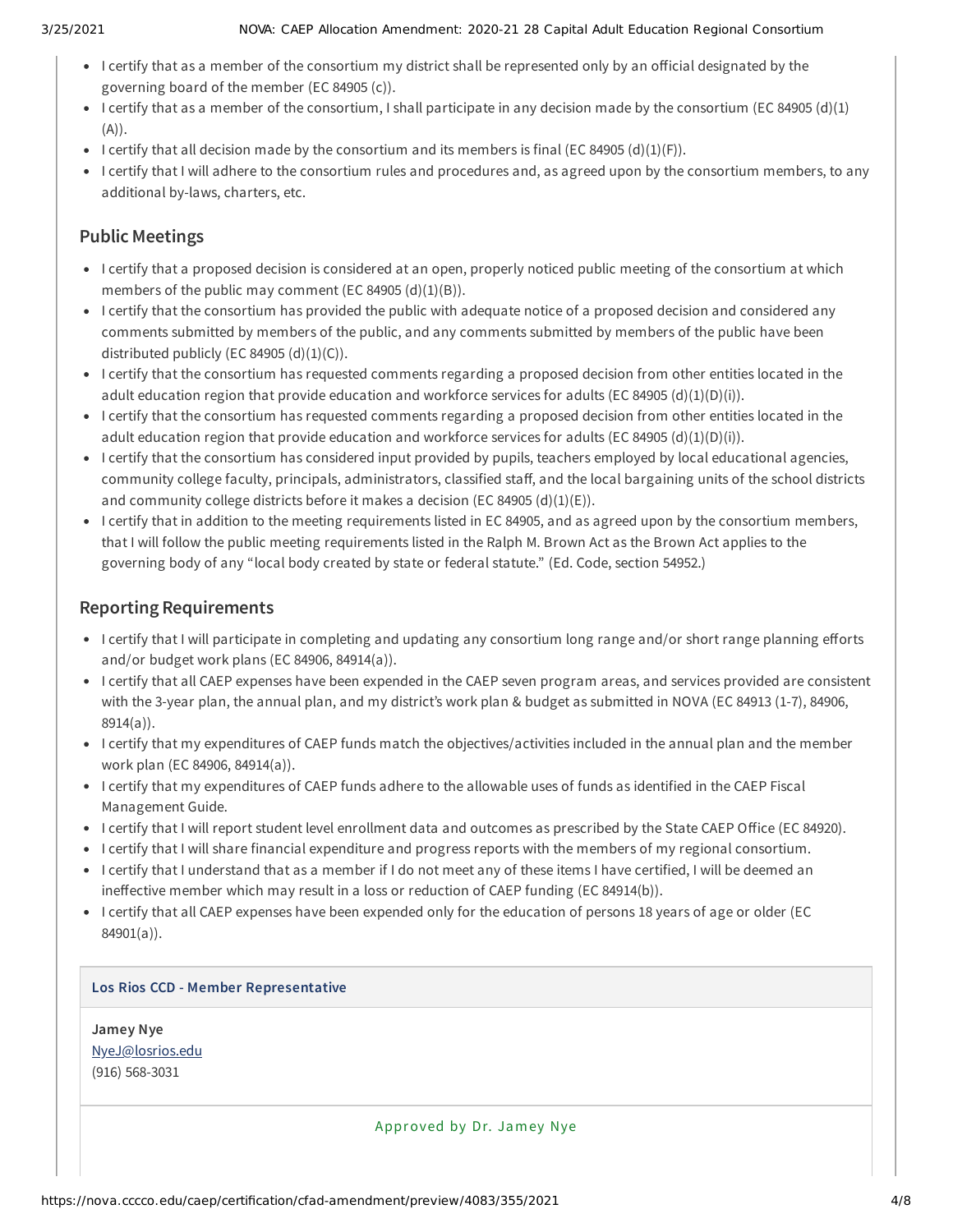#### **03/08/2021 02:40 PM PST**

#### **Sacramento Co. Oice of Education - Member Representative**

## **Renee Collins** Director of Adult Education [rcollins@scoe.net](mailto:rcollins@scoe.net)

#### Approved by Renee Collins

#### **03/08/2021 02:43 PM PST**

#### **Elk Grove Unified - Member Representative**

**Karen Malkiewicz** [kmalkiew@egusd.net](mailto:kmalkiew@egusd.net) (916) 686-7717

#### Approved by Karen Malkiewicz

### **03/09/2021 08:57 AM PST**

#### **Folsom-Cordova Unified - Member Representative**

**Rhonda Balmain** rkoff-balmain@fcusd.org (916) 294-9106

#### Approved by Rhonda Balmain

#### **03/25/2021 12:26 PM PDT**

#### **Galt Joint Union High - Member Representative**

**Lisa Pettis** [lpettis@ghsd.k12.ca.us](mailto:lpettis@ghsd.k12.ca.us) (209) 745-3081

#### Approved by Lisa Pettis

#### **03/09/2021 12:09 PM PST**

**Sacramento City Unified - Member Representative**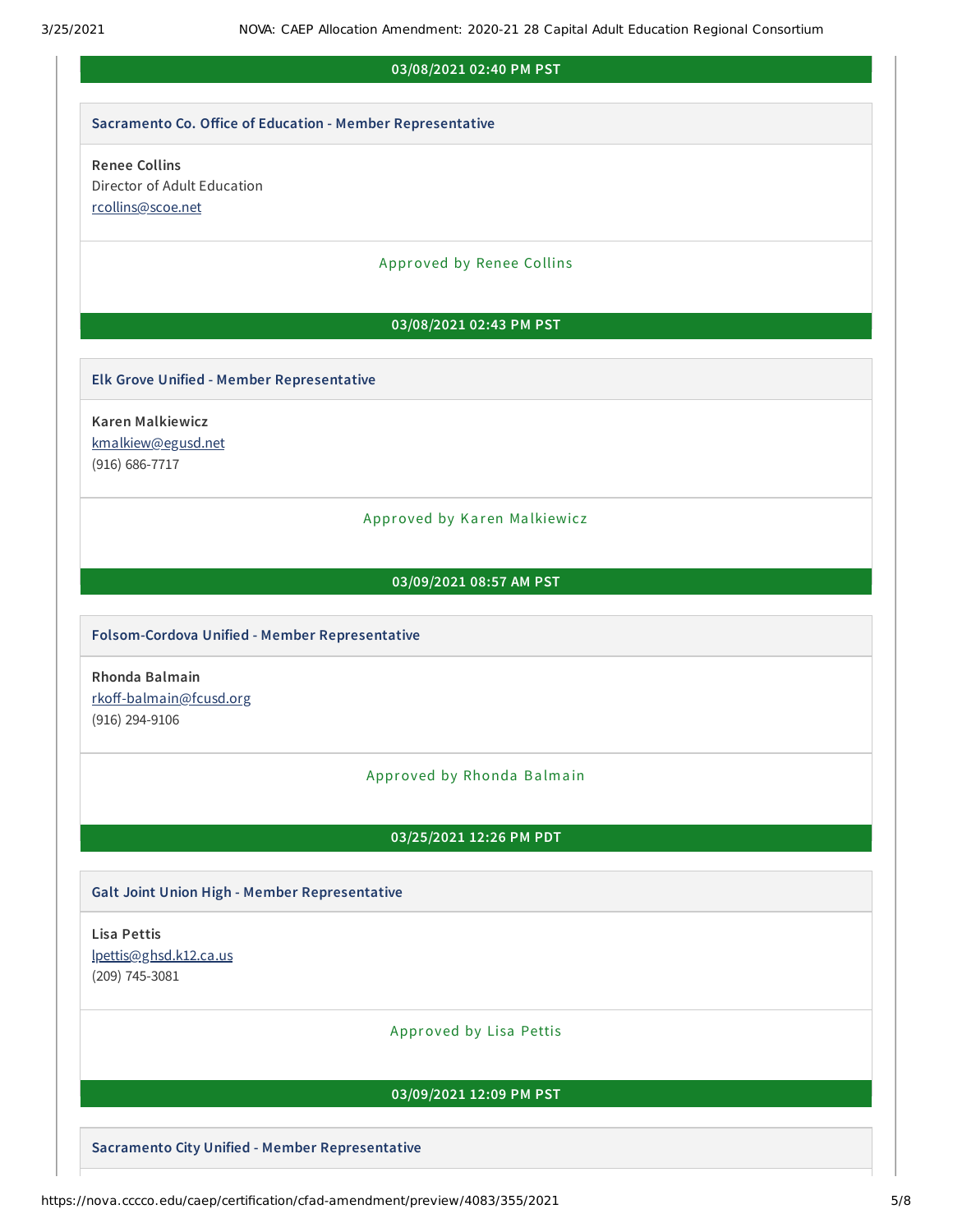**Sue Lytle Gilmore** Director Adult Education [gilmores@scusd.edu](mailto:gilmores@scusd.edu) (916) 277-6533

#### Approved by Dr. Sue Lytle Gilmore

#### **03/09/2021 07:33 AM PST**

#### **San Juan Unified - Member Representative**

**Brett Wolfe** Director [brett.wolfe@sanjuan.edu](mailto:brett.wolfe@sanjuan.edu)

**Richard Judge** Principal

(916) 971-7163

[rjudge@sanjuan.edu](mailto:rjudge@sanjuan.edu) (916) 971-7654

**Angela Rodriguez** Vice Principal [angela.rodriguez@sanjuan.edu](mailto:angela.rodriguez@sanjuan.edu) (916) 508-2550

#### Approved by Richard Judge

#### **03/09/2021 09:29 AM PST**

#### **Center Joint Unified - Member Representative**

**David French** Principal [davidlf@centerusd.org](mailto:davidlf@centerusd.org) (916) 338-6440

**Shelley Tompkins** Staff Secreatary

[shelleyt@centerusd.org](mailto:shelleyt@centerusd.org) (916) 338-6387

#### Approved by David French

#### **03/09/2021 06:41 PM PST**

**Natomas Unified - Member Representative**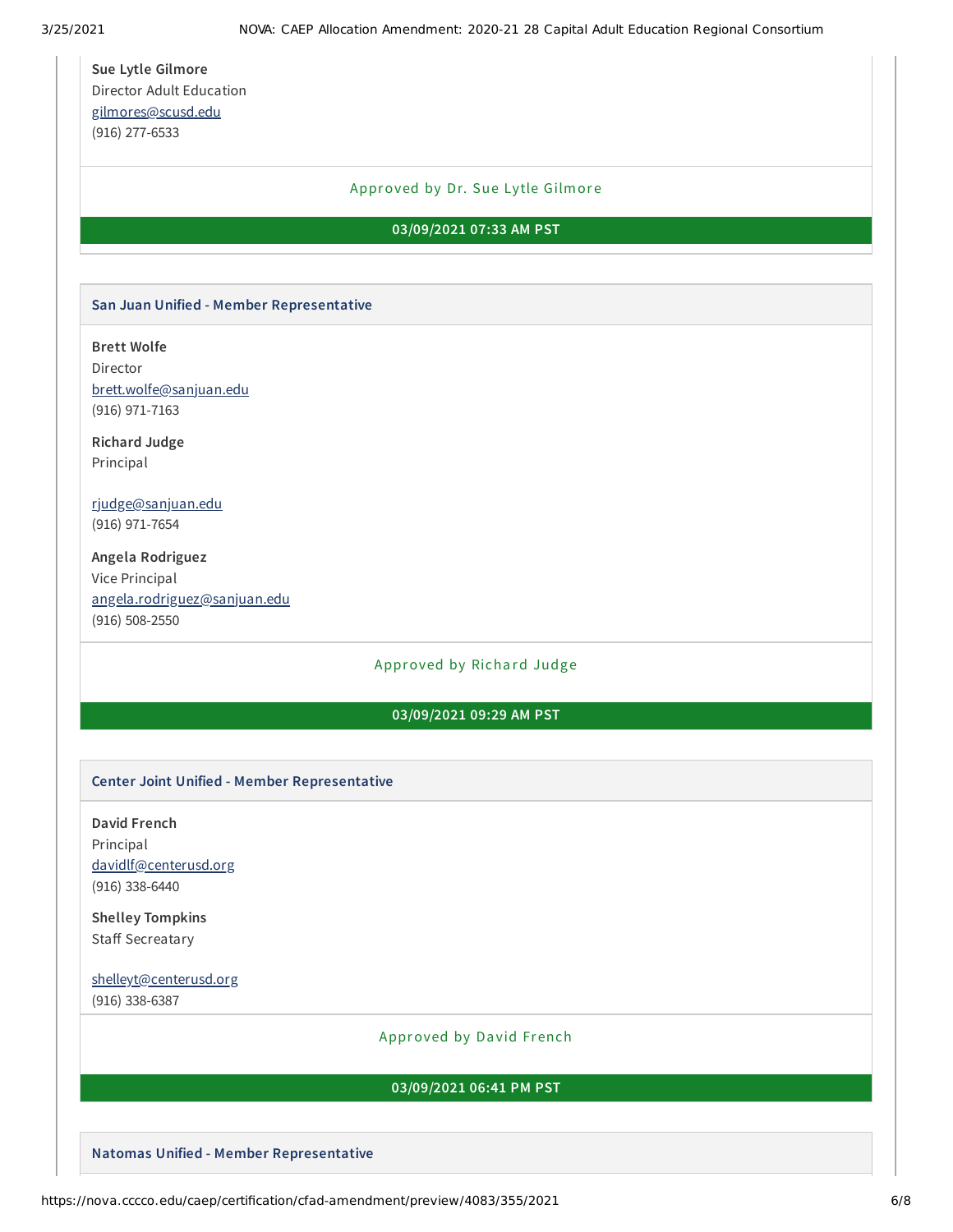**David Rodriguez** Assistant Superintendent/Principal [davidrodriguez@natomasunified.org](mailto:davidrodriguez@natomasunified.org) (916) 926-8833

#### Approved by Da vid Rodriguez

#### **03/08/2021 02:33 PM PST**

**Twin Rivers Unified - Member Representative**

**Tanya Praest** Site Administrator/Vice-Principal [tanya.praest@twinriversusd.org](mailto:tanya.praest@twinriversusd.org) (916) 566-2785 ext: 25141

Approved by Tanya Praest

## **03/08/2021 02:24 PM PST**

#### **Davis Joint Unified - Member Representative**

**Grace Sauser** Principal [gsauser@djusd.net](mailto:gsauser@djusd.net) (530) 757-5380

Approved by Grace Sauser

**03/08/2021 04:25 PM PST**

#### **Washington Unified - Member Representative**

**Stephanie Groat** [sgroat@wusd.k12.ca.us](mailto:sgroat@wusd.k12.ca.us) (916) 375-7600 ext: 1048

**Jay Berns** Director of Special Programs [jberns@wusd.k12.ca.us](mailto:jberns@wusd.k12.ca.us)

(916) 375-7740 ext: 3602

Approved by Dr. Jay Berns Ed.D.

**03/08/2021 02:58 PM PST**